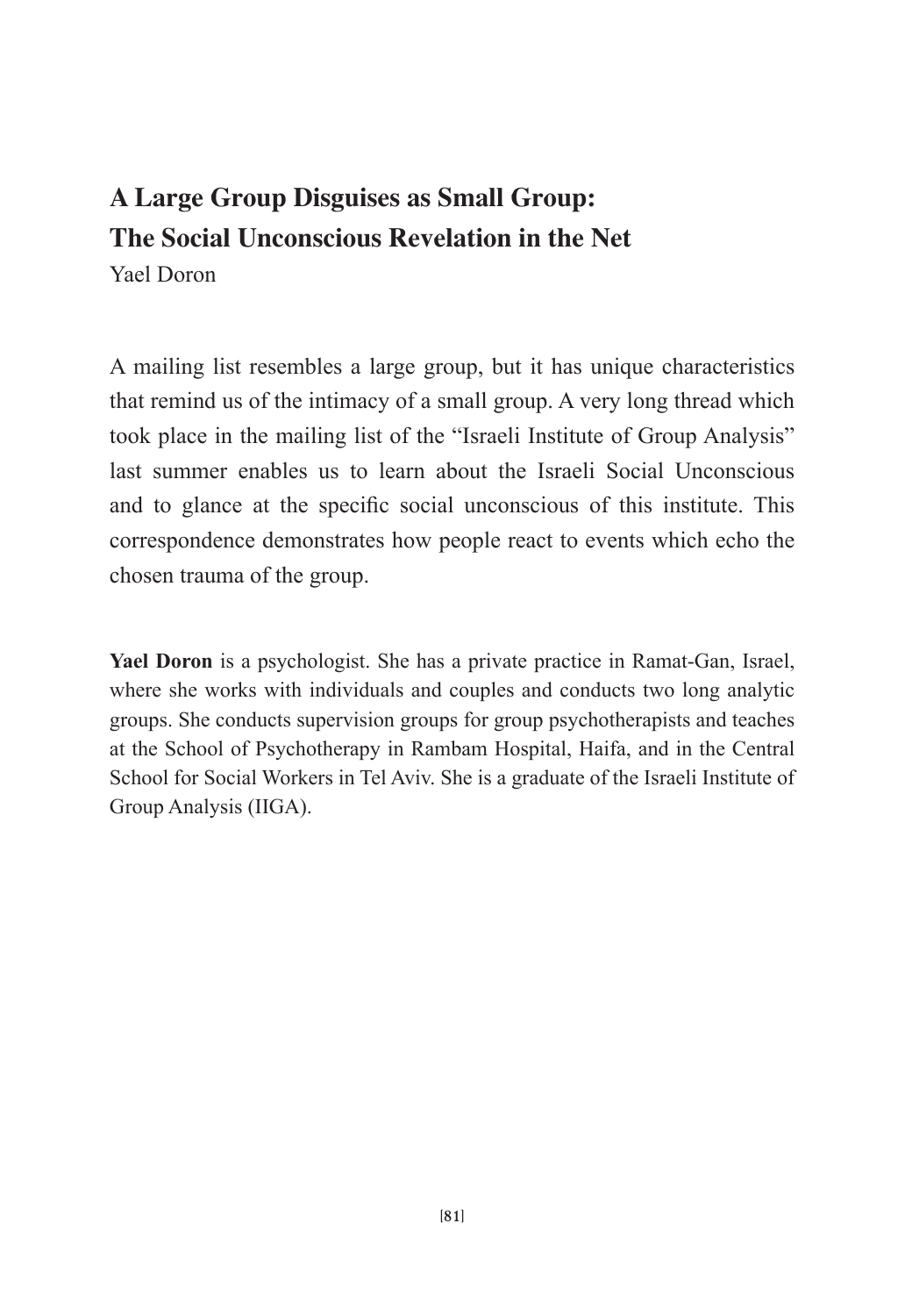### **Yalom's Therapeutic Factors Virtually Examined**

Ravit Raufman and Haim Weinberg

This article examines the validity of Yalom's therapeutic factors in online groups. Examples taken from groups on the Internet (support groups, therapy groups, etc.) help exploring which of these factors are active online, and in what way they are intensifed or diluted. We also identify other factors working online, typical of large groups, that do not necessarily exist in small face-to-face groups. This discussion enables re-examination of traditional concepts in the ever-changing world of the information era. We also discuss the relationship between the concrete physical existential dimension of human beings and another dimension that allows participants in Cyberspace to rise beyond the limitations of time and space.

**Dr. Ravit Raufman** is a licensed clinical psychologist and group therapist, senior lecturer in Haifa University.

**Dr. Haim Weinberg** is a licensed clinical psychologist in Israel and California and a group analyst, director of the doctorate program with a focus on group therapy in the Professional School of Psychology, Sacramento, California.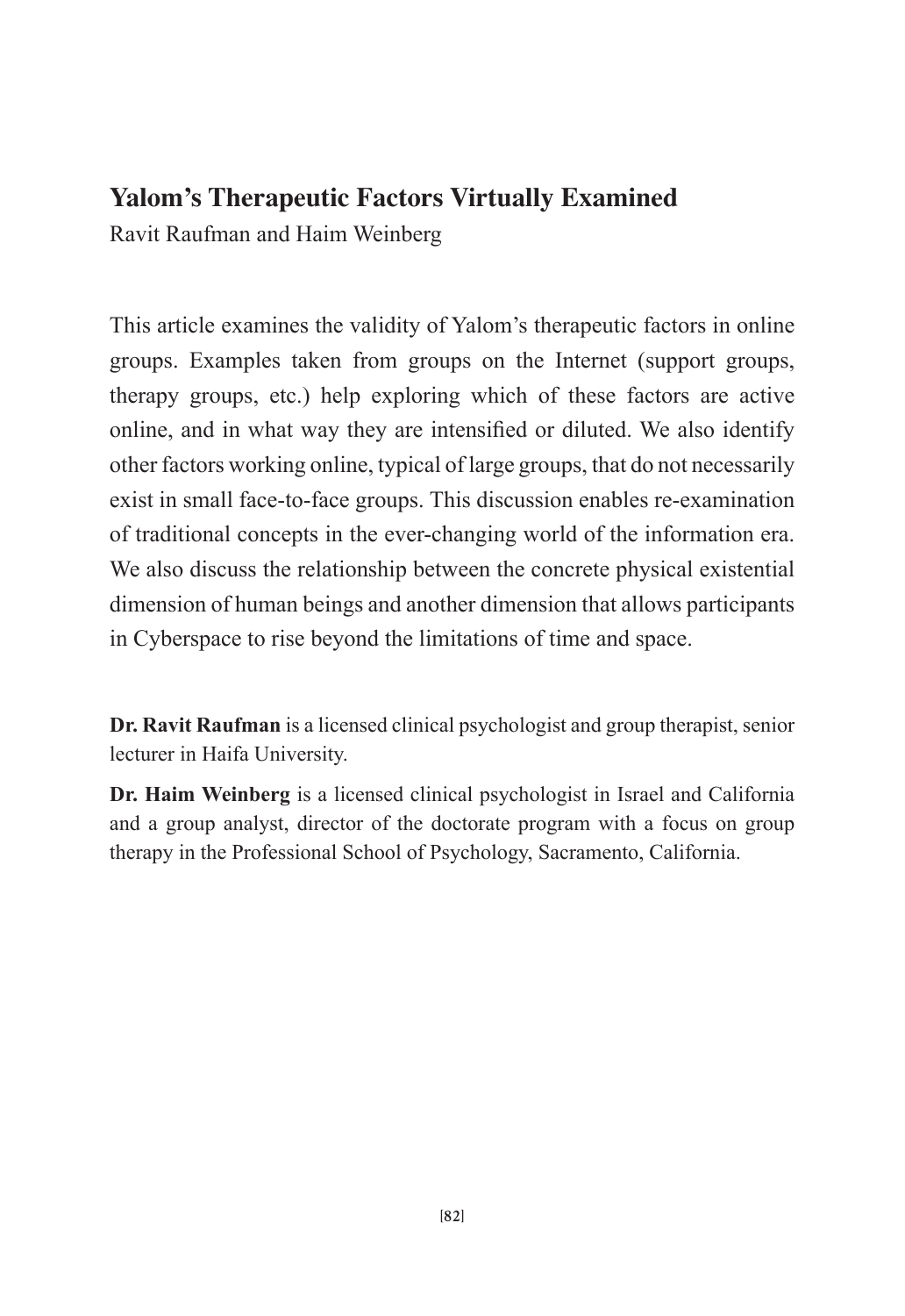# **Between the 'Faceless Mother' and the 'Facebook' Some Thoughts about Authority, Leadership, and Group Dynamics in the Times of Social Networks.**

Yossi Triest

The paper explores some psychological aspects of the phenomena of the social networks – Facebook, Twitter and alike – from a Psychoanalytic-Systemic perspective. It examines briefy several interconnections between the technological media – which lays the ground for the cyber-space as a 'potential space' – and the characteristics of the 'very large group'that acts as a social network. The main focus is on two themes: the way members of these social networks perceive these huge group as an 'Object in the Mind', and the infuences of the unconscious perception and representation of authority on leader-followers relationships at our times.

**Yossi Triest,** PhD, is a clinical psychologist, Training Psychoanalyst and Organizational Consultant. He isthe President (elect) of the Israeli Psychoanalytic Society (IPS), supervises and teaches at the Israeli Psychoanalytic Institute. He is co-owner of the Triest-Sarig private clinic, and lecturer at Tel-Aviv University - where he teaches at the Group Facilitators Programme, the Psychology department, the general BA programme and at the psychotherapy school of Tel-Aviv University. He is a Member of OFEK, the Israel Association for the Study of Group and Organisational Processes and co-director of the Program in Organizational Consultation and Development: A Psychoanalytic-Systemic Approach (P.O.C.D).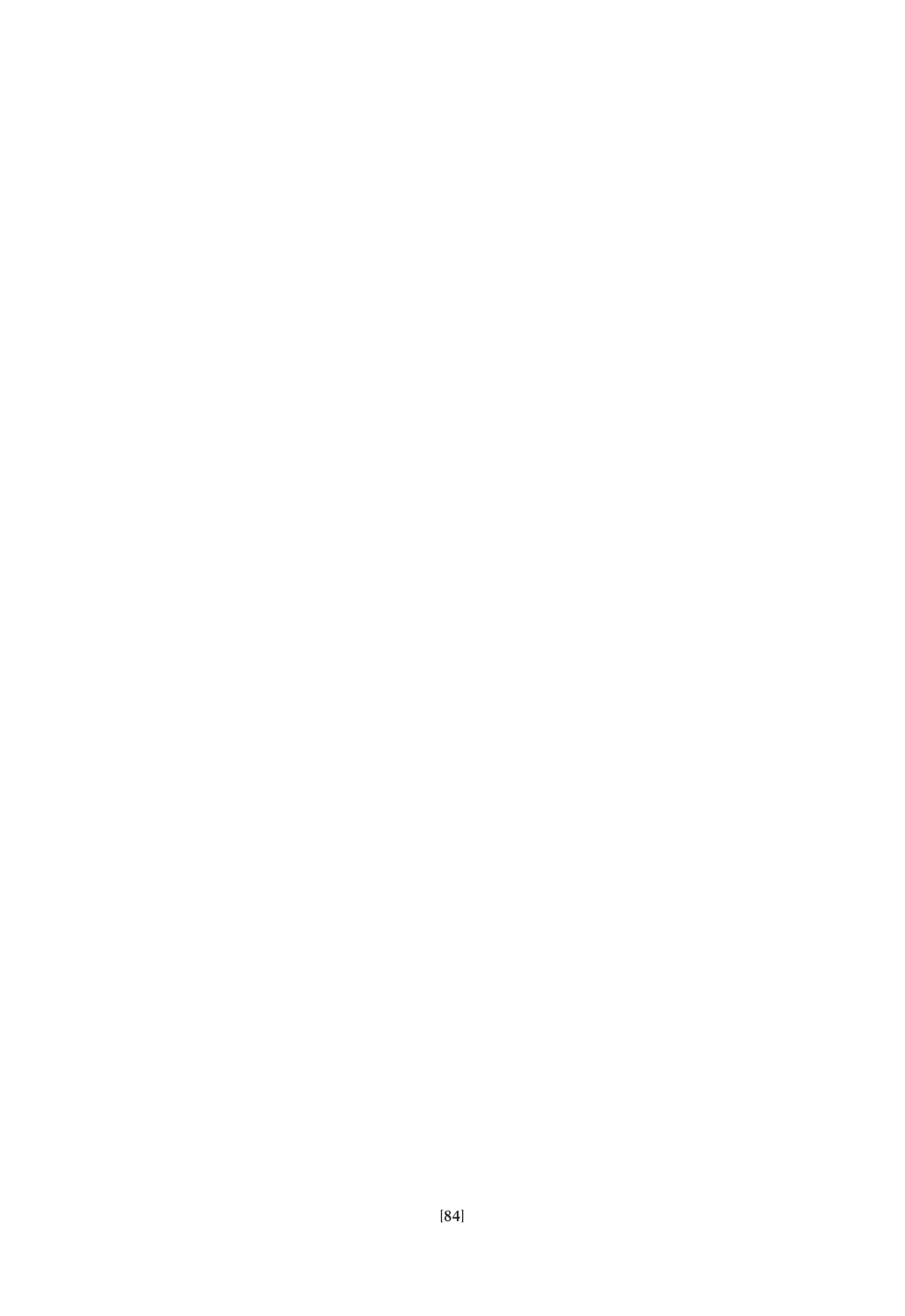## **Group Identity and Interactive Support of Israeli Adults with Visual Impairment and Blindness in a Computer-Mediated Forum**

Itai Hess and Irit Kupferberg

The study explores the social communication of Israeli adults with vision impairment and blindness (VIB). Using the four-level method, we analyze the computer-mediated forum messages produced by adults with VIB. The fndings show that there is an Israeli community of people with VIB which has an assertive and coherent voice expressed in relation to sighted people and the authorities. In addition, the dialogue that developed in the forum showed that participants willingly expressed their difficulties, thoughts and both negative and positive emotions, and positioned themselves as supportive friends. This study is one of the few studies that have been conducted in Israel that focuses on communities of people with VIB and the contribution of the support that the community provides to its members. The study shows that it is important to raise the awareness of the public and various organizations to the unique needs of adults with VIB.

**Dr.Itai Hess**is a member of the research authority and a lecturer in the department of Special Education in Levinski College of Education. He is the editor of the research section of the periodical "Issues of special education and integration". His research is focused on the life quality of adults with vision impairment and blindness and the challenge of integrating pupils with special needs at schools.

**Prof. Irit Kupferberg** is a discourse analyst at Levinski College of Education, Tel Aviv, Israel.

Her current research, books and articles focus on (1) interpersonal communication and the discursive construction of self in institutional talk in different cultural settings and (2) metaphorical communication.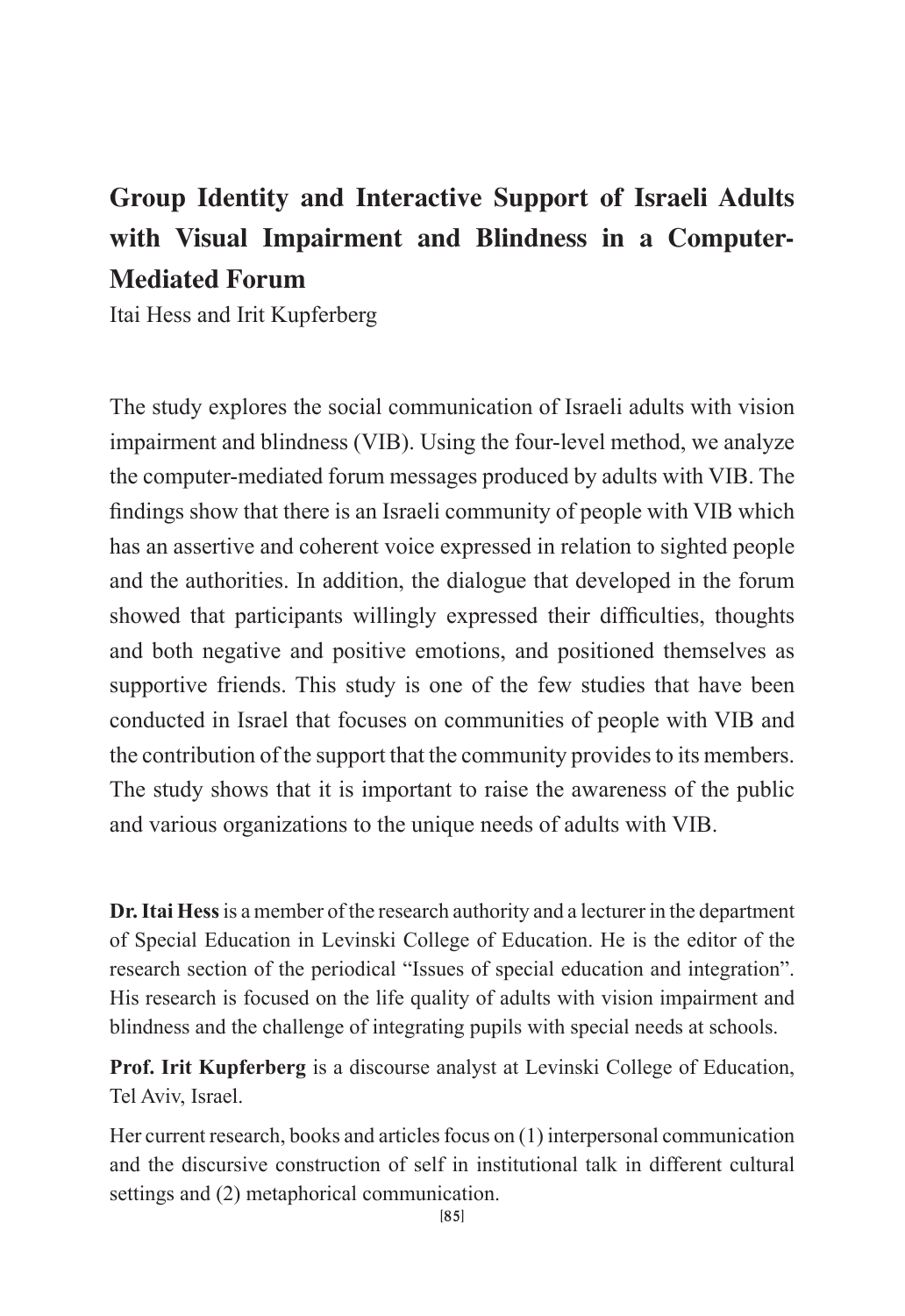### **CONTENTS**

| <b>Editorial</b>                                                                                                                 |    |
|----------------------------------------------------------------------------------------------------------------------------------|----|
| Ravit Raufman and Haim Weinberg                                                                                                  | 7  |
| Group Identity and Interactive Support of Israeli Adults with Visual                                                             |    |
| <b>Impairment and Blindness in a Computer-Mediated Forum</b>                                                                     |    |
| Itai Hess and Irit Kupferberg                                                                                                    | 11 |
| <b>Between the 'Faceless Mother' and the 'Facebook'</b>                                                                          |    |
| Some Thoughts about Authority, Leadership and Group Dynamics in                                                                  |    |
| the Times of Social Networks                                                                                                     |    |
| <b>Yossi Triest</b>                                                                                                              | 29 |
| <b>Yalom's Therapeutic Factors Virtually Examined</b>                                                                            |    |
| Ravit Raufman and Haim Weinberg                                                                                                  | 47 |
| <b>A Large Group Disguises as Small Group:</b>                                                                                   |    |
| The Social Unconscious Revelation in the Net                                                                                     |    |
| <b>Yael Doron</b>                                                                                                                | 65 |
| <b>Book Review</b>                                                                                                               |    |
|                                                                                                                                  |    |
| Only on the Internet I Can Share My True Feelings": Emotional<br><b>Assistance via the Online Environment</b><br>by Itzhak Gilat |    |
|                                                                                                                                  |    |
| Reviewed by Smadar Ben Asher                                                                                                     | 77 |
|                                                                                                                                  |    |

Abstracts 85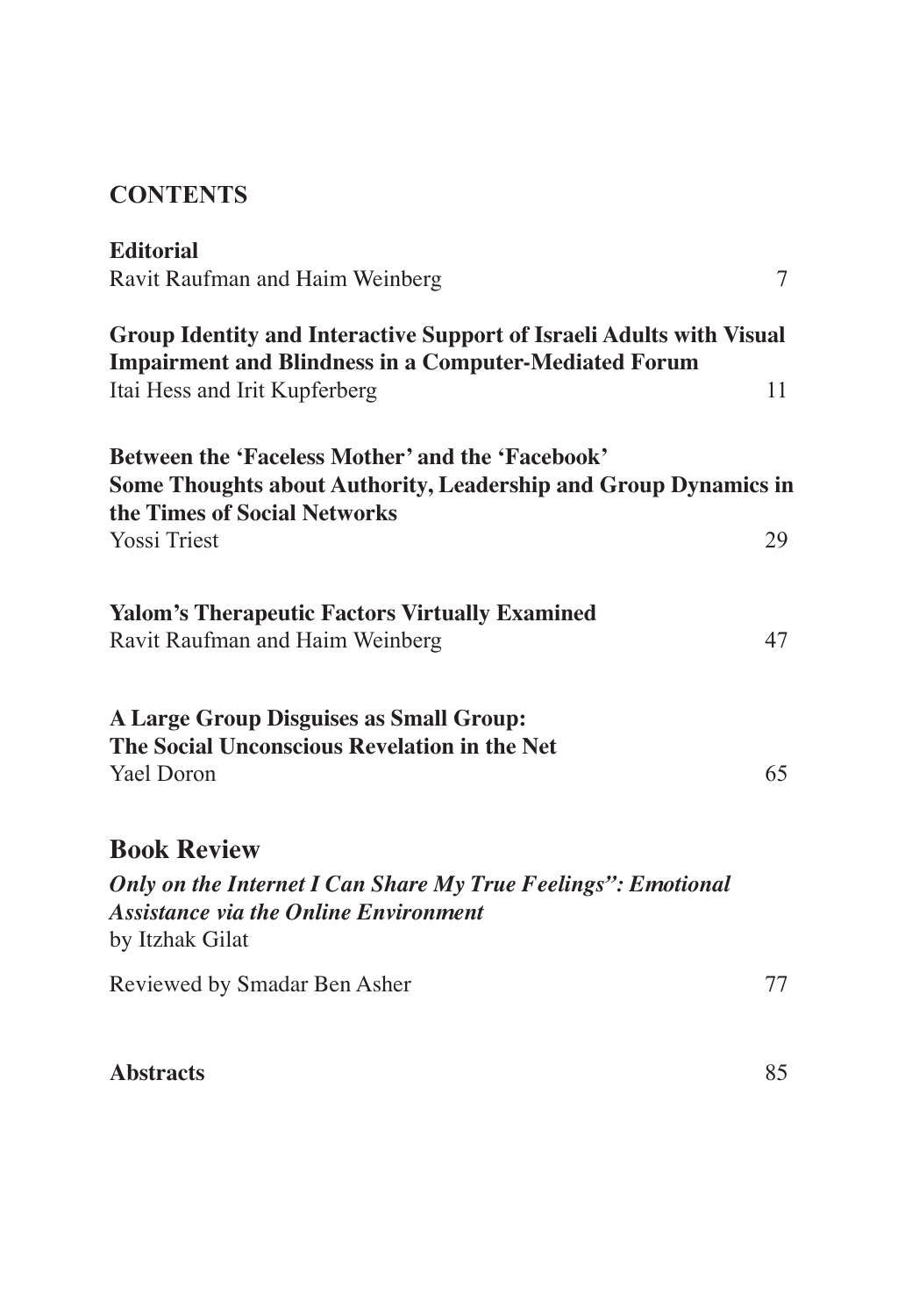| <b>Guest Editors</b>       | Haim Weniberg, PhD and Ravit Raufman, PhD      |
|----------------------------|------------------------------------------------|
| <b>Editor</b>              | Smadar Ben Asher, PhD                          |
| <b>Special Issue</b>       |                                                |
| <b>Editorial Board</b>     | Dorit Barnea                                   |
|                            | Ariela Barzel                                  |
|                            | Hava Kadosh                                    |
|                            | Yehudith Rybko, PhD                            |
|                            | Nitza Raskin, PhD                              |
| <b>Former Editors</b>      | Benni Rippa, PhD; Joshua Lavie;                |
|                            | Stanley Schneider; Gila Ofer, PhD; Anca Ditroi |
| <b>Advisory Board</b>      | Smadar Ben Asher, PhD                          |
|                            | Hava Kadosh                                    |
|                            | Irit Kleiner-Paz                               |
|                            | Miriam Levinger, PhD                           |
|                            | DuDu Natan                                     |
|                            | Ravit Raufman, PhD                             |
|                            | Yehudith Ribko, PhD                            |
|                            | Haim Weinberg, PhD                             |
| <b>Editorial Assistant</b> | Daphna Rosenbluth                              |
| Cover                      | Noga Friedman                                  |
|                            |                                                |

Published by The Israel Association of Group Psychotherapy

http://www.isragrouptherapy.org.il

j.mikbatz@gmail.com

For distribution, information and advertising: isragrouptherapy@gmail.com

ISSN 2310-2063